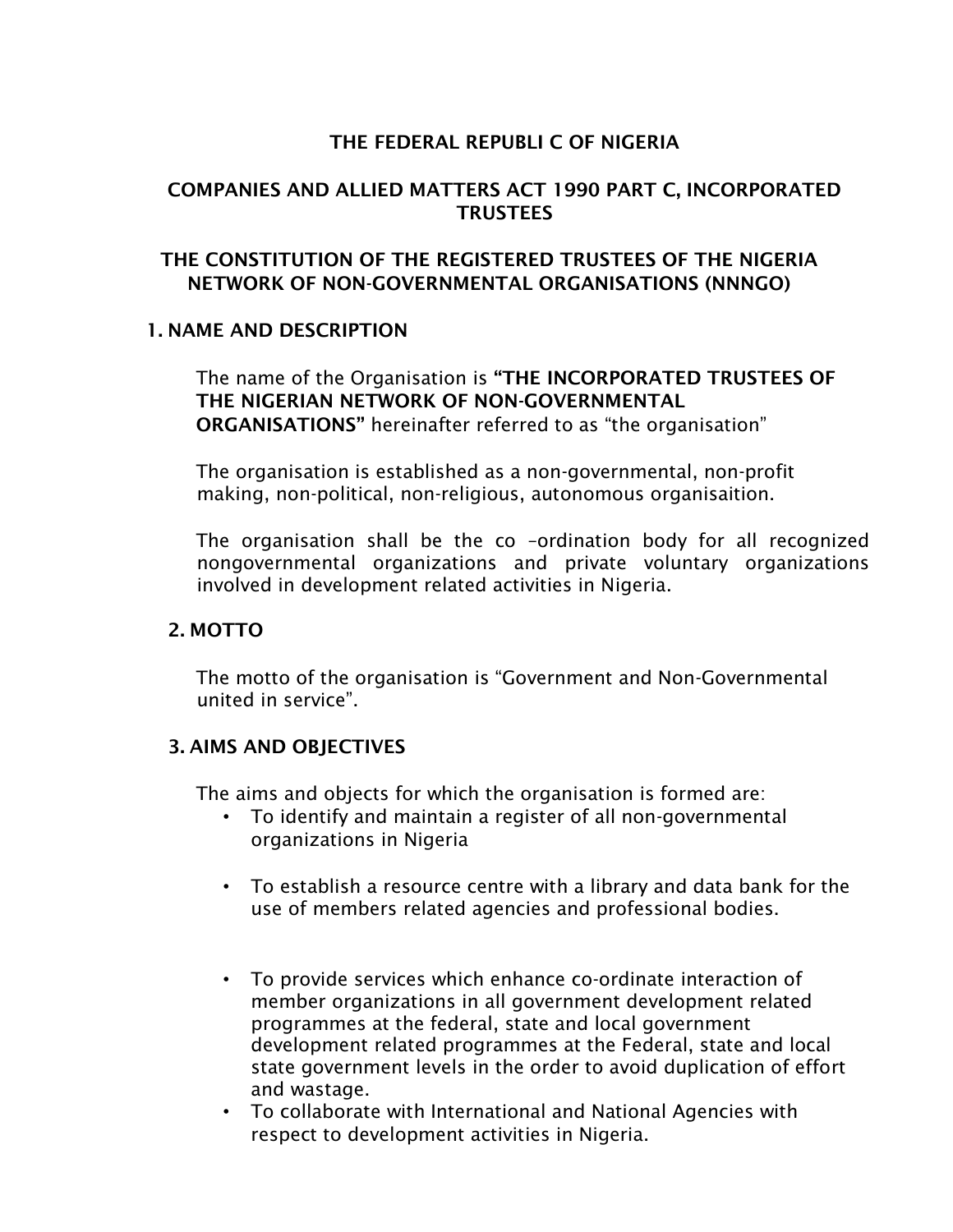- To establish State and Local Government branches and to use existing infrastructures to support the Government in more meaningful planning, Policy making, formation and administration of development programmes in Nigeria.
- To provide forum for collaboration between Non-Governmental Organisations, International Agencies and Government of Federal Republic of Nigeria, at either the Federal, State or local Government levels for effective networking in the implementation of development programmes throughout Nigeria.
- To establish a pool of resource personnel to support the activities of member organizations.
- To organize annual conferences, seminar, workshops, symposia and other events in order to provide training and to promote interaction and understanding among member organsiations.
- To raise funds for the activities of the evaluation of activities of the organisation and its branches.
- To assist in the monitoring and evaluation of activities undertaken by member organsations.

## 4. MEMBERSHIP

Membership of the organisation shall be open to all non-Government Organsations recongnised by the Government of the Federal Republic of Nigeria and Private Voluntary Organisations with development related activities and Programmes in Nigeria, upon payment of a registration fee as shall be determined by the Executive Council from time to time.

## 5. STATE AND LOCAL BRANCHES

- (a) Members of the organisation operating and/or located in any State of Nigeria shall have the right to constitute themselves into state or local Government Branches.
- (b) A Branch shall be bound by the provisions of the Constitution and shall have the right to make Rules and Regulations to relate its functions provided such rules and regulations are not in conflict with any part of the Constitution or other rules of the Organisation.
- (c) Where there exists a conflict between the Constitution and the Rules and Regalations
- (d) of a Branch, the Constitution shall supersede.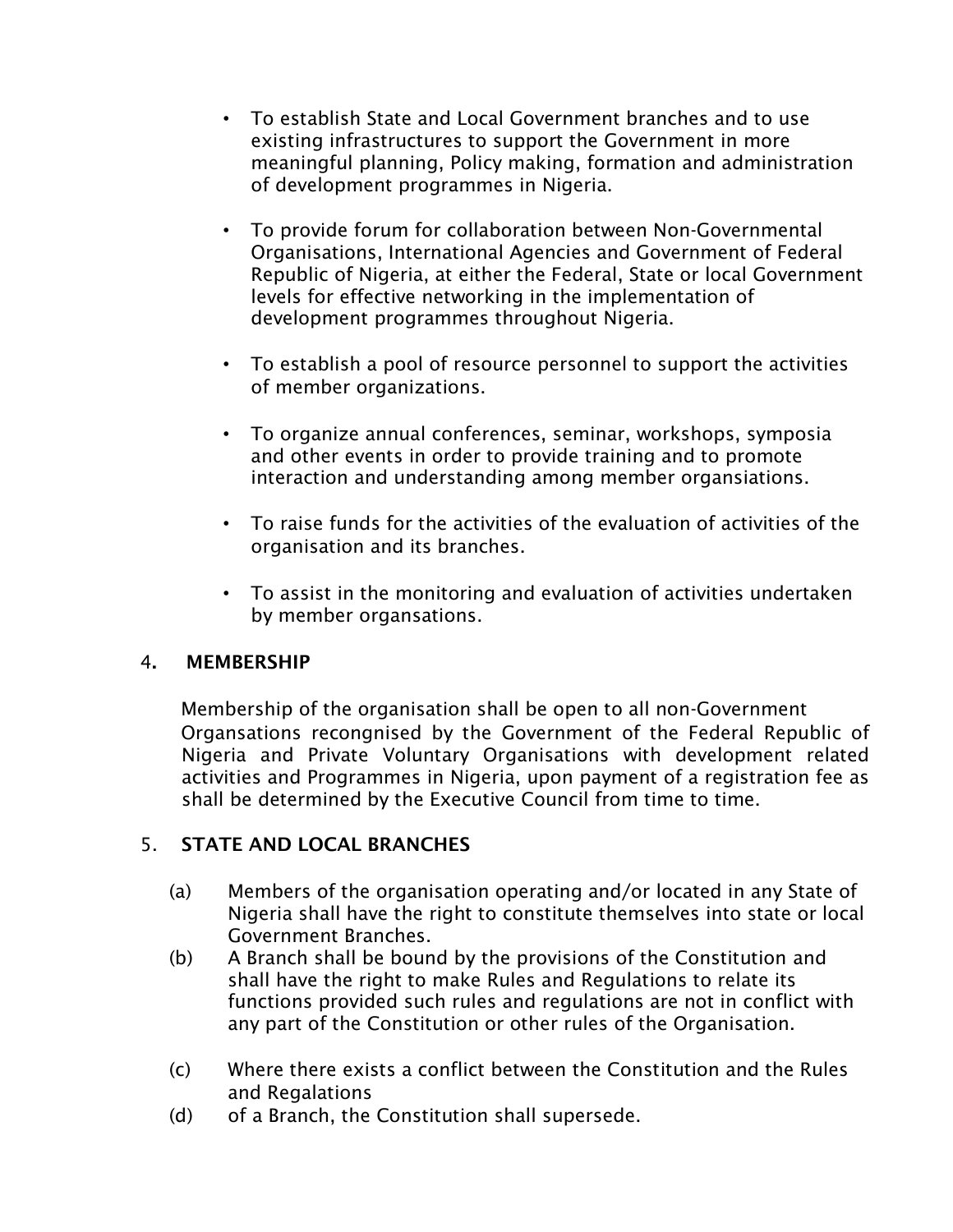(e) Any decision of any Branch which conflicts with the Constitution shall be null and avoid and of no effect.

#### 6. EXECUTIVE COMMITTEE

- (a) The Organisation shall have an Executive Committee which shall be constituted of the following officers: the Executive Director, the Secretary-General, the Financial Secretary, the Treasurer, the public Relations Officers, the Programme Director, and such other ex-officio members as may be appointed by members of the Organisation.
- (b) The management of the day to day affairs of the Oganisation shall be vested in the Executive Committee.
- (c) Where a vacancy exists in any of the posts constituting the Executive Committee, the Executive Committee as then constituted shall appoint members to fill the vacancy which shall be ratified or otherwise, at the next Annual General Meeting.

### 7. EXECUTIVE DIRECTOR

The Executive Director Shall:

- (a) be a member of a Non-Governmental Organisation (and shall not be a government official/representative) who shall have served as a Chairman of any of the Organisations Standing Committee duly elected by the members of the Organisation at the Annual General Meeting of the Organisation.
- (b) Direct and co-ordinate all the activities of the Executives of the Organisation.
- (c) Preside at all meetings of the Executive Committee and the Executive Council meeting.
- (d) Act as Secretary to the Board of Trustees.
- (e) Be a Class 'A' signatory to the Bank Accounts of the Organisation.

#### 8. THE SECRETARY-GENERAL

The Secretary-General Shall

(a) Be a member of a non-Governmental Organisation (and shall not be a government official/representative) nominated by the Executive Council duly elected by the member of the Organisation at the Annual General Meeting of the Organisation.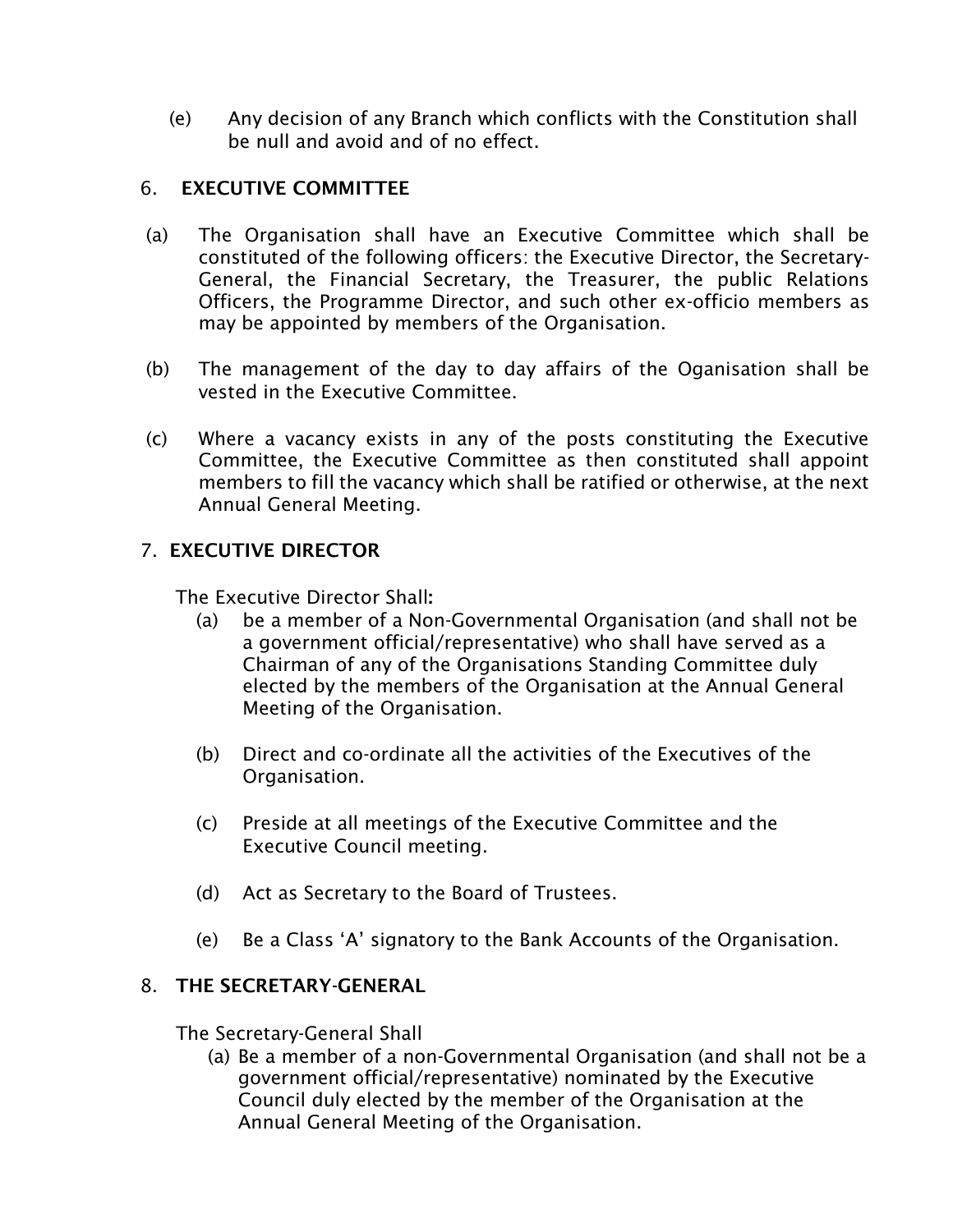- (b) At the direction of the Executive Director, summon meetings of the Executive Committee and the Executive Council.
- (c) Take and keep accurate minutes of proceedings ay all meetings of the Executive Committee and the Executive Council.
- (d) Prepare quarterly and annual reports of the activities of the organisation.
- (e) Direct the Administrative Secretary in the exercise of the duties relating to the office of Administrative Secretary.
- (f) Bea Class ' B ' signatory to the Bank Accounts of the Organisation.

### 9. THA FINANCIAL SECRETARY

The Financial Secretary Shall:

- (a) Be a member of a Non-Governmental Organisation (and shall not be a government official/representative) duly elected by the members of the Organisation at the Annual General Meeting of the Organisation.
- (b) Keep accurate records of the financial transactions of the Organisation.
- (c) Present a statement of the financial transactions of the Organisation at General Meetings where required to do so.

### 10. THE TREASURER

- (a) Be a member of a Non- Governmental Organisation (and shall not be a governmental official/representative) with accounting experience duly elected by the members of the Organisation.
- (b) Collect all monies, dues, contributions and donations of the Organisation and pay all monies collected into the Organization's Bank Accounts within one week of receipt thereof.
- (c) Hold an Imprest Account not exceeding such amount as may be prescribed by the Committee from time to time.
- (d) Be a Class 'B 'signatory to the Bank Accounts of the Organisation. (e) Prepare the annual accounts of the Organisation.

## 11. THE PUBLIC RELATIONS OFFICAER

The Public Relations Officer Shall:

- (a) be a member of a Non-Governmental Organisation (and shall not be a government official/representative) duly elected by the members of the Organisation at the Annual General Meeting of the Organisation.
- (b) Publicies the activities of the Organisation through the various public and private media.
- (c) Devise and implement schemes and programmes for raising the support of the public for the activities of the Organisation.
- (d) be responsible, in conjunction with other members of the Executive Committee, for the Organisation of all social functions and fund raising activities of the Organisation.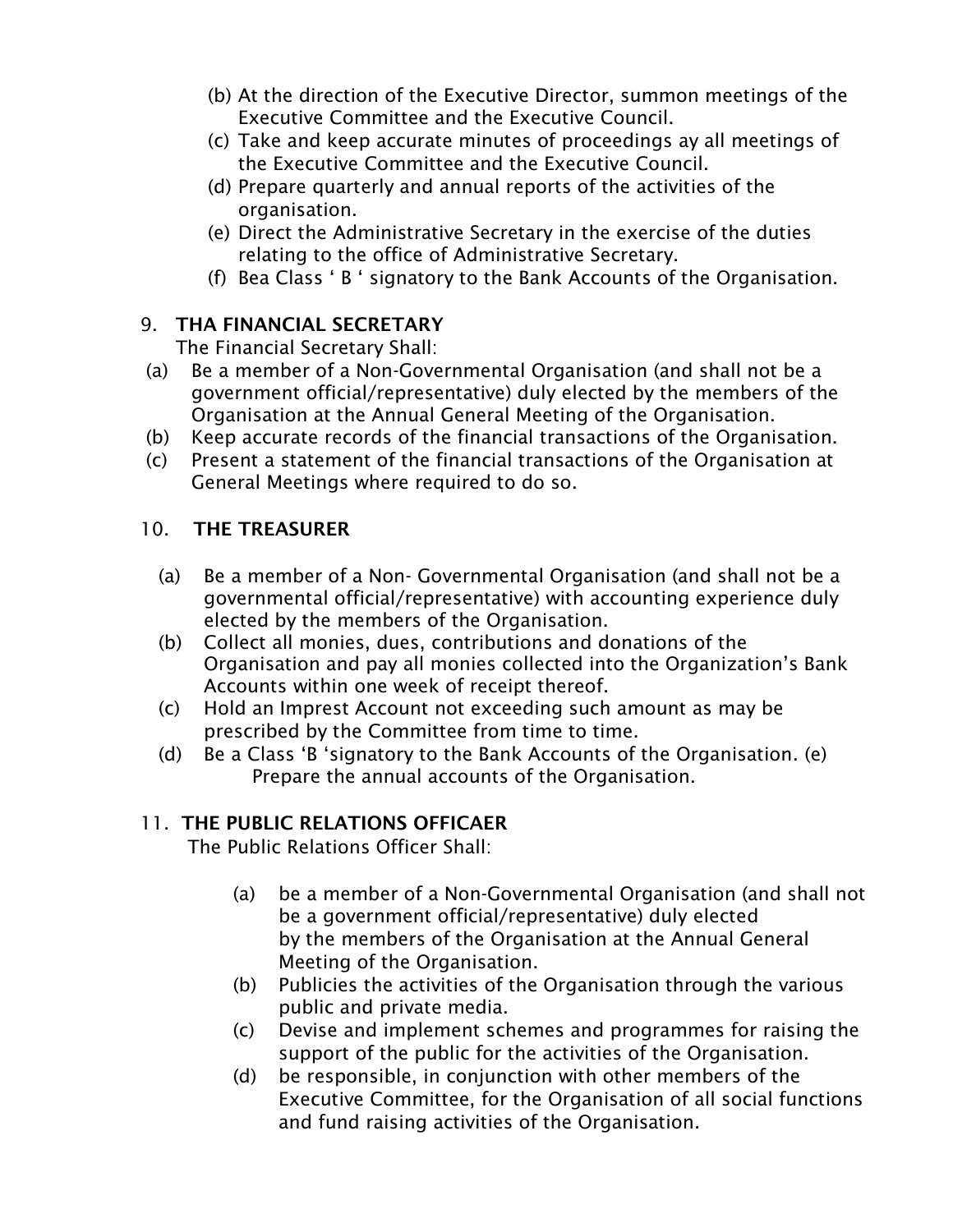## 12 THE PROGRAMME DIRECTOR

The Programme Director Shall:

- (a) be a member of the Non-Governmental Organisation (and shall not be a government official/representative) duly elected by the members of the Organisation at the Annual General Meeting of the Organisation.
- (b) In conjunction with the Executive Director , be responsible for developing and implementing projects undertaken and funded by the Organisation.
- (c) In conjunction with the Executive Director, evaluate and monitor any project undertaken by the Organisation.
- (d) Assist the Executive Director in carrying out duties of the Executive Director.
- (e) Undertake such other duties as may be assigned to him by the Executive Director and/or the Executive Committee and/or the Executive Council.

## 13. EX-OFFICIO MEMBERS

The Ex-officio Members shall be appointed by the members of the Organisation at the General Meeting of the Organisation and shall perform such duties as may be assigned to them by the members of the Executive Committee.

## 14. EXECUTIVE COUNCIL

The Organisation shall have an Executive Council, which shall be the governing body of the Organisation responsible for overall supervisory control of the Organisation and shall consist of the following:

- (a) All members of the Executive Committee.
- (b) All Chairpersons of the various Standing Committees.
- (c) Co-ordinators of the State branches of the Organisation
- (d) Representatives of affiliated organizations as resolved by the Executive Council – who shall all be ex-officio members.
- (e) Representatives of the Federal Ministry of Health and Human Services and the Ministry of Education, Youth Development and Information who shall.

(i) be nominated by the respective Ministers of such Ministry. (ii). Act in a purely advisory role taking into consideration the current government policy at the material time.

## 15. STANDING COMMITTEES

- (a) The Executive Director shall, subject to the approval of the Executive Committee, constitute the following Standing Committees:
- (i) Technical Committee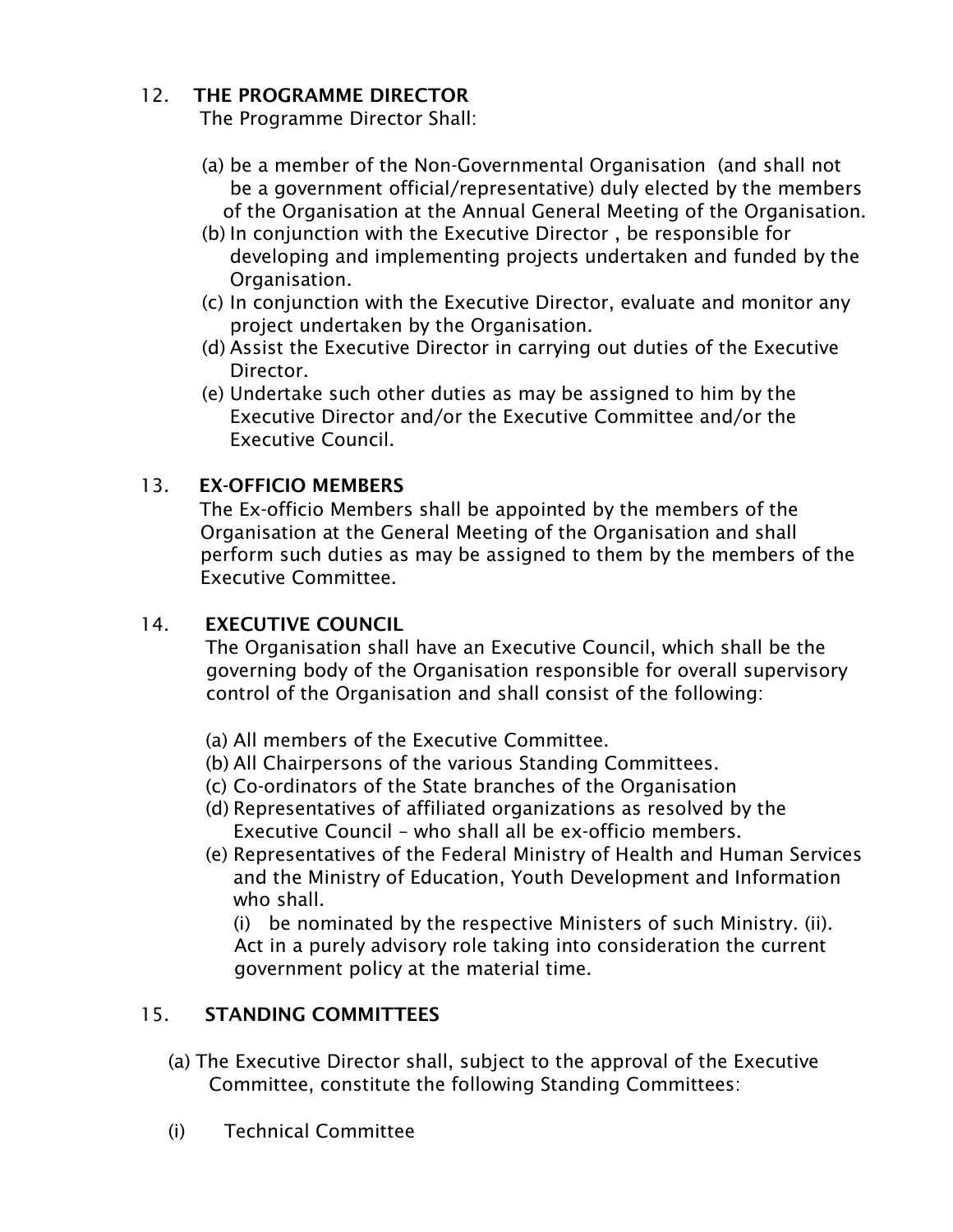- (ii) Trade and Finance/Income Generation
- (iii) Primary health Care /AIDS
- (iv) Population
- (v) Education/Functional Literacy
- (vi) Environment
- (vii) Drug Abuse
- (viii) And such other Standing Committee as may be directed by the Executive Committee.
- (b) Each Standing Committee shall comprise of a Chairman and such other members as may be appointed by the Executive Committee.
- (c) The Terms of Reference of each Standing Committee shall be stated upon inauguration.

### 16. EMPLOYEES

- (a) The Organisation shall employ an Administrative Secretary, Typist and a Messenger.
- (b) The Organisation shall employ such other persons as may required to efficiently run the Secretariat of the Organisation.
- 17. There shall be an Administrative Secretary for the Organisation who shall.
	- (a) be a salaried employer of the Organisation reporting directly to the Executive Director.
	- (b) Be responsible for the administration of the Secretariat of the Organisation.
	- (c) Keep all records of the meeting of the Organisation,
	- (d) Send out notices of any Meeting of the Organisation, i.e. Annual General Meeting, General Meetings, Executive Committee Meetings, Executive Council Meetings and Meetings of the various Standing Committees.
	- (e) Take and keep an accurate record of attendance and proceedings at all such meetings, (referred to in paragraph 17 (d) above).
	- (f) Prepare and submit an Annual Report of the activities of the Organisation at the Annual General Meetings.
- 18.

.

- (a) TYPIST There shall be a typist for the Organisation at the Annual General Meetings.
- (b) MESSENGER There shall be a messenger for the Organisation who shall perform the duties of a massager as directed.
- 19. SIGNATORIES TO ACCOUNTS: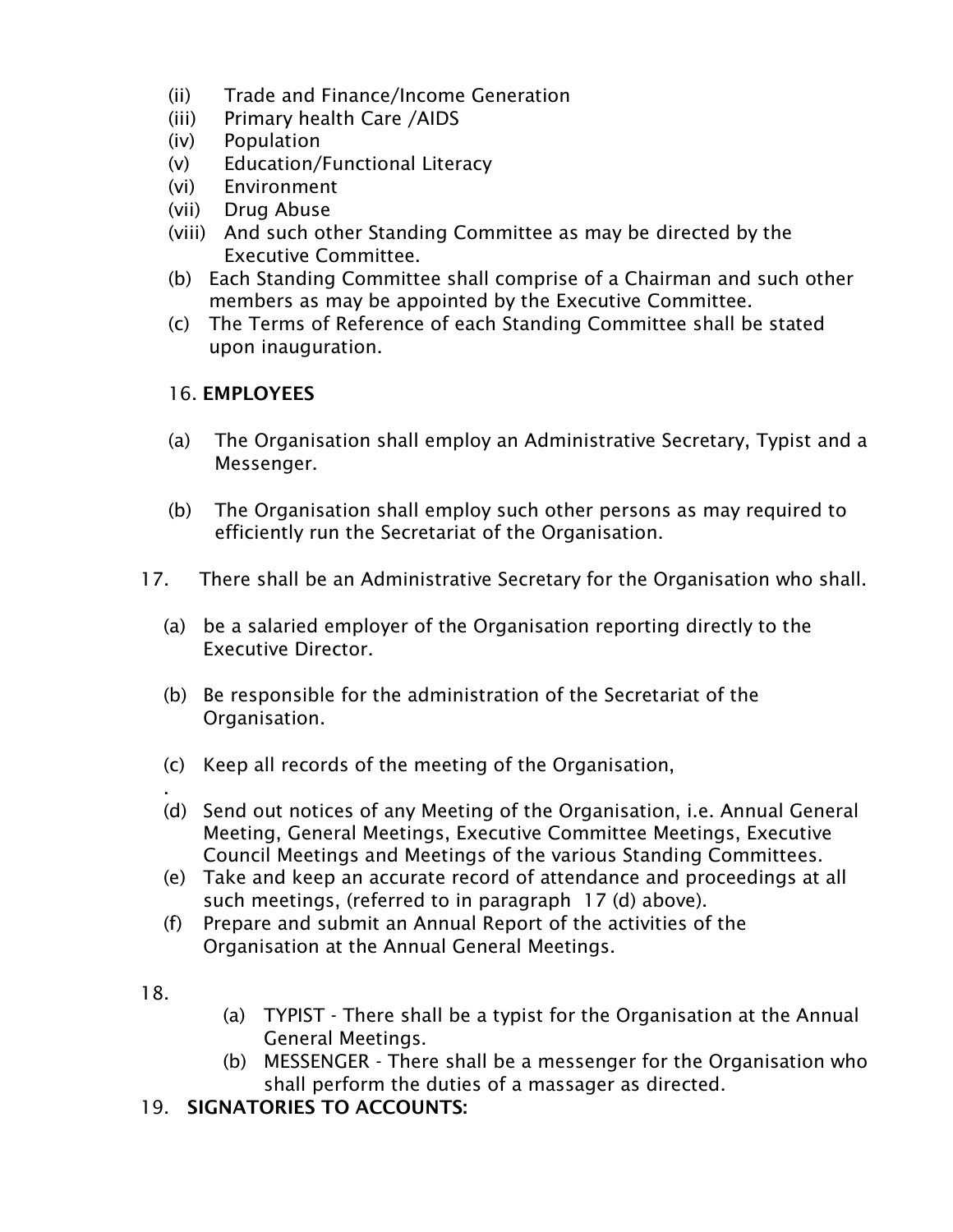- (a) There shall be at least two signatories to each Bank Account belonging to the Organisation, which must comprise at least one Class 'A' signatory and at least one Class 'B' signatory.
- (b) CLASS 'A' signatories for purposes of this constitution, shall be the current Executive Directive of the Organisation.
- (c) CLASS 'B' signatories for purposes of this constitution, shall be the current Treasurer of the Organisation and/or the current Secretary-General of the Organisation.

### 20. MEETINGS

- (a) GENERAL MEETINGS
	- (i) There shall be an Annual General Meeting of the Organisation which shall be held each year, not later than the 30<sup>th</sup> of November and at such time and place as the Executive Council shall decide.
	- (ii) The Chairman of the Board of Trustees shall preside at the Annual General Meeting.
	- (iii) If the post of Chairman of the Board of Trustees is vacant or the Chairman of the Board of Trustees is absent thirty minutes after the time fixed for the holding of the meeting or the Chairman of the Board of Trustees is unwilling to preside, members of the Executive Council present shall appoint one of their members preside over the meeting.
	- (iv) All other meetings shall be called Extra-Ordinary General Meetings and may be convened by the Executive Council shall determine.

## (b) EXECUTIVE COUNCIL MEETINGS

- (i) The members of the Executive Council shall meet every 4 months at such venue and on the day and time the Executive may have determined at its last meeting.
- (ii) The Executive Committee may alter the date fixed for the Executive Council and in circumstances where the Executive Committee deems it necessary and expedient the Executive Committee mat fix a meeting of the Executive Committee at such place and time as the Executive Council may determine.
- (iii) The Executive Director shall preside at meetings of the Executive Council and if he is not present thirty minutes after the time fixed for the holding or he is willing to preside, members of the Executive Council present shall appoint one of their members present to preside over the meeting.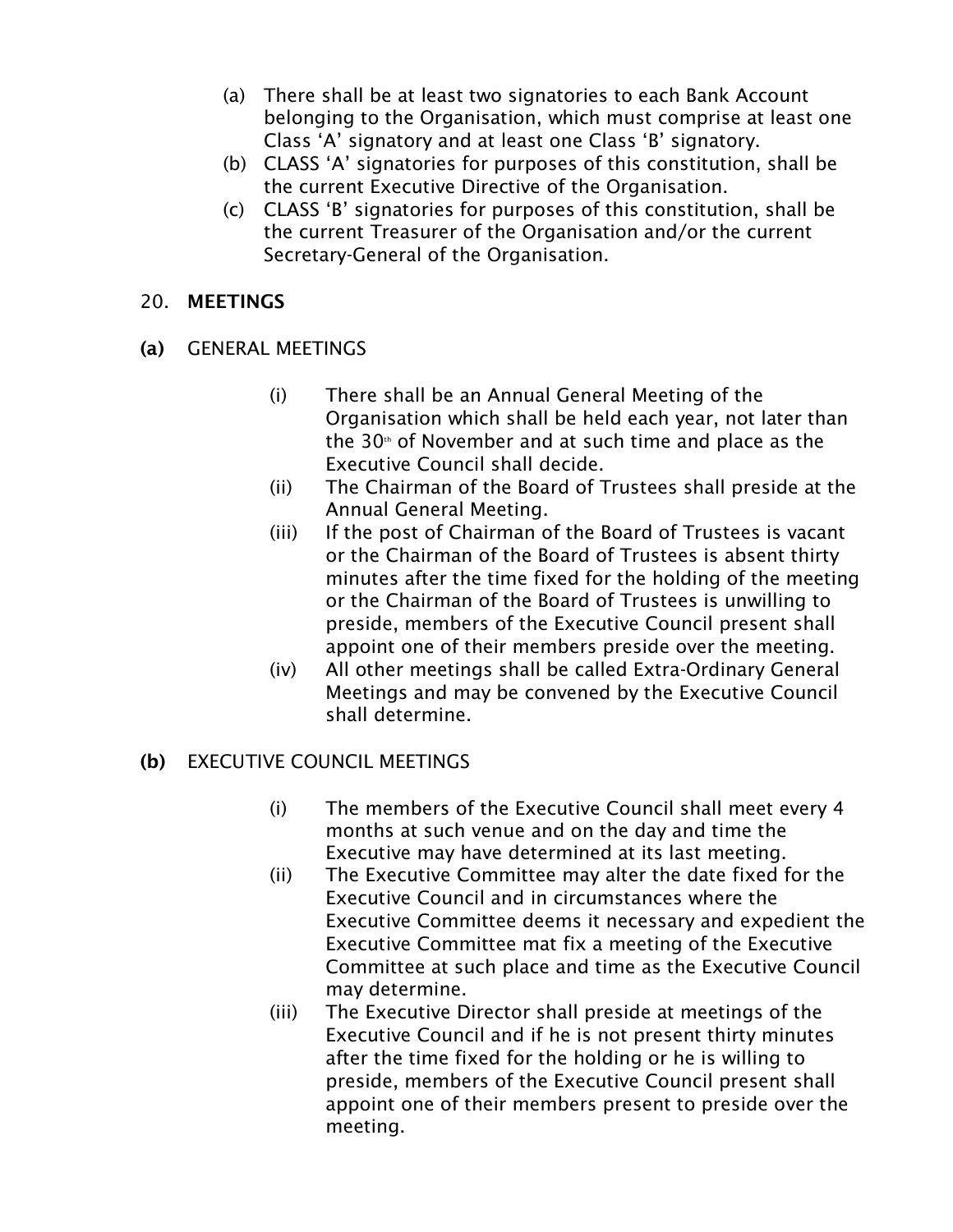(iv) The Executive Director shall have a casting vote in the event of a tie in voting.

### ( c ) EXECUTIVE COMMITTEE MEETINGS

- (I) The members of the Executive Committee shall meet at least once a month and at such other time as the Executive Committee may determine.
- (II) The Executive Director shall preside over the meetings of the Executive Committee and if he is not present thirty minutes after the time fixed for the holding of the meeting or its willing to preside, members of the Executive Committee present shall appoint one of their members present to preside over the meeting.
- (III) The Executive Director shall have a casting vote in the event of a tie during voting.
- (d) STANDING COMMITTEE MEETINGS
	- (i) Each Standing Committee may at least at 4 quarterly meetings per annum and at such other times as may be necessary.
	- (ii) The respective Chairmen of each Standing Committee shall preside over the respective meetings of each Standing Committee and if any of them is not present within thirty minutes after the time appointed for the holding of the respective meetings, or if any of them is unwilling to preside, members of the respective Standing Committee shall appoint one of their members to preside over the meeting.
	- (iii) The Chairman of each Standi8ng Committee shall have a casting vote in the event of a tie during voting.

# 21 QUORUM

(a) The quorum for the Annual General Meeting or other General Meeting of the Organisation shall be representatives at least twenty (20) member NonGovernmental Organisations.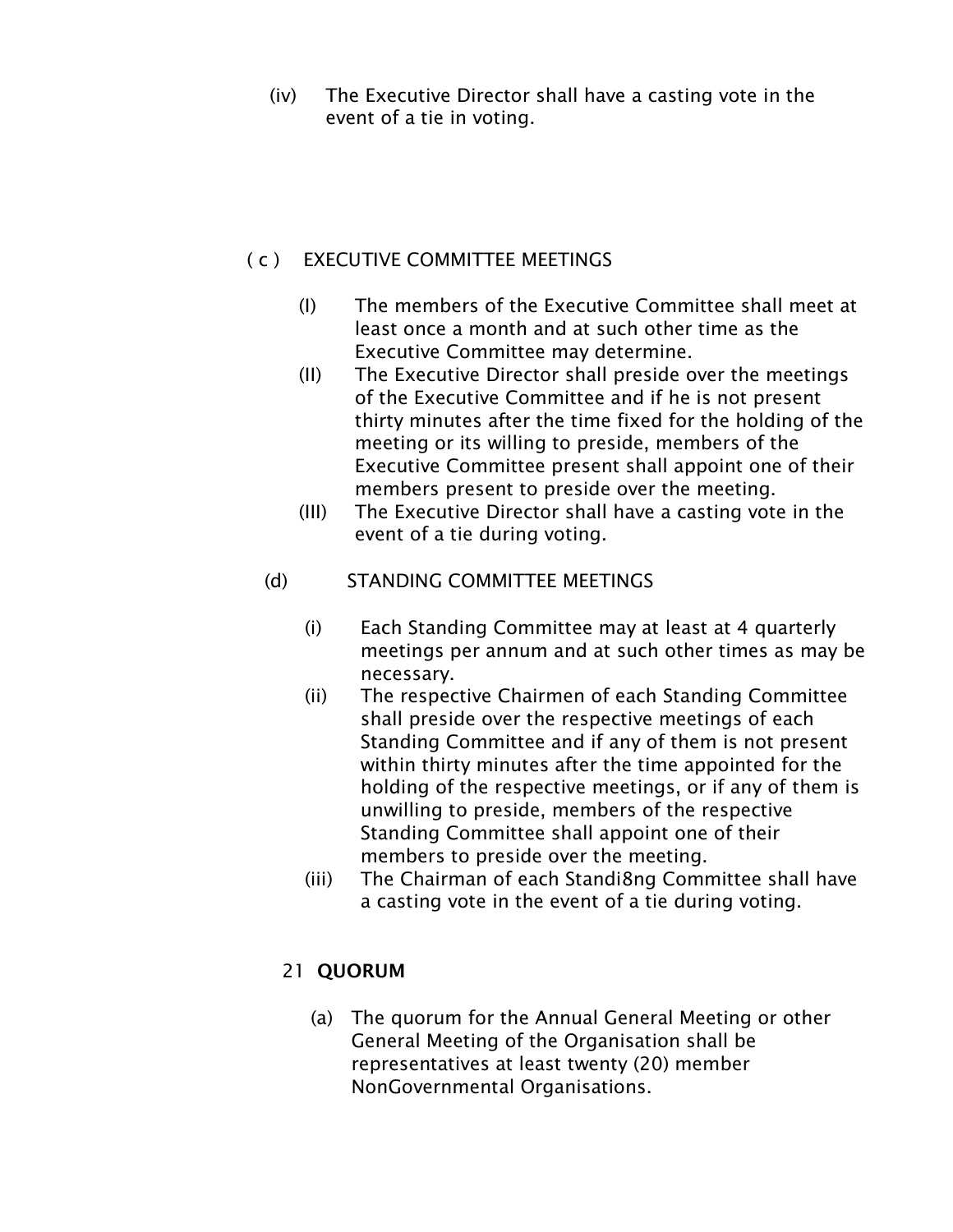- (b) The quorum of the Executive Committee Meetings shall be 3 members of the Executive Committee present in person.
- (c) The quorum of the Executive Committee Meetings shall be at least one-third (1/3) of the total number of members of the Executive Council present in person.
- (d) The quorum of each Standing Committee Meetings shall be at least one-third (1/3) of the total number of members of each Standing Committee.

## 22. TENURE OF OFFICE

- (a) Members of the Executive Committee and the Executive Council shall hold office for a term of two years.
- (b) A member of the Executive Committee who has served a term and who offers himself for reappointed may be re-appointed for a further term of two years.
- (c) Members of the Standing Committee shall hold office for a term of 3 years, and may be reappointed for a further term of three years.

# 23. REMOVAL OF OFFICERS

- (a) An officer of the Organisation may be removed from office in accordance with this section.
- (b) Where the Organisation seeks to remove an officer, the officers to be removed shall be informed in writing of any allegations of gross misconduct in he performance of the function of the of his office, if any, particulars of which must be specified.
- (c) Copies of any allegations against the officer sought to be removed and any statement made in reply to the be circulated among all members of the Organisation at a General Meeting called for that purpose.
- (d) The members shall decide whether to investigate the allegations of gross misconduct.
- (e) Where the members vote to investigate the allegations of gross misconduct, the members shall appoint a panel to carry out the investigation.
- (f) An officer being investigated under this Section shall have the right to defend himself in person in respect of the allegations made against him.
- (g) Where the panel finds that the allegations have not been proved, no further processing shall be taken in respect of the matter.
- (h) Where the panel report that the allegations against the office have been proved, the members shall consider the report within 3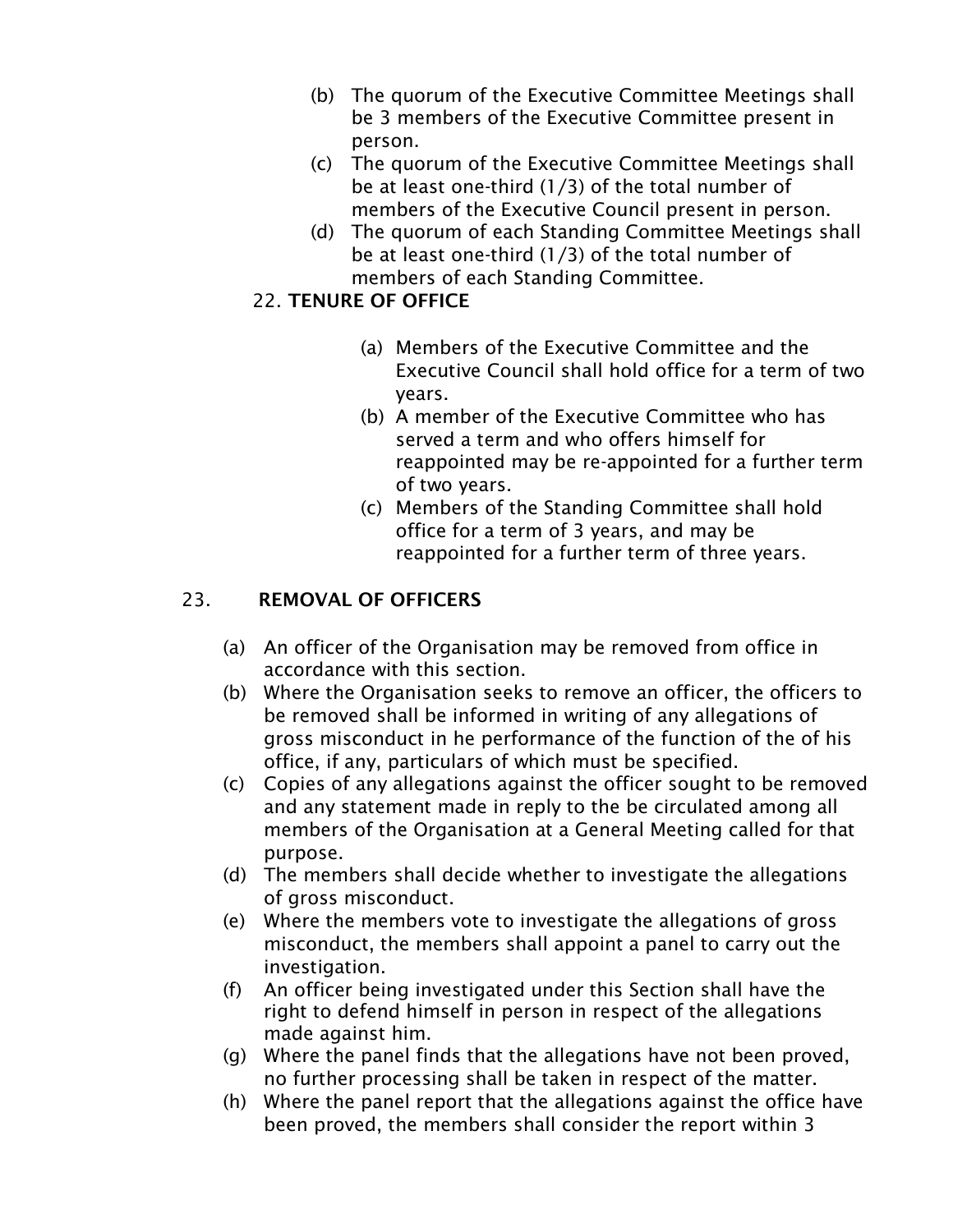months of receipt of the report, and if the report of the panel is adopted by the simple majority of the members, then the officer shall stand removed from office from the date of the adaptation of the panel's Report.

(i) In this section "Gross Misconduct" means a grave violation or breach of this Constitution or a misconduct of such a nature as amounts in the opinion of the members of the Organisation.

### 24. BOARD OF TRUTEES

- (a) The Board of Trustees shall comprise all the trustees of the Organisation who shall not exceed 15 in number and shall not be less than 4, which is the minimum number of trustees required to form a quorum.
- (b) The trustees shall be appointed at a General Meeting of the Organisation at which notice of the intention to appoint trustees has been given.
- (c) A Chairman of the Board of Trustees shall be appointed from amongst the Trustees by the Executive Council.
- (d) The Trustees may hold the office of Trustee for life but shall cease to hold office if he
	- i) resigns his office;
	- ii) becomes insane;
	- iii) is officially declared bankrupt;
	- iv) is convicted of a criminal offence involving dishonesty;
	- v) is recommended for removal from office by the majority of the members present at any General Meeting of the Organisation.
- (e) The Trustees shall, in addition to the powers conferred on them by section 679 of the Companies and powers and perform such duties as may be conferred on them by the Executive Council or by the members of the Organisation in the General Meeting of the Organisation.
- (f) If the number of Trustees falls below the minimum of six (6), a General Meeting shall be held within 3 months thereof to appoint eligible persons to fill the vacancies to constitute the quorum of Trustees.
- (g) The Board of Trustees shall meet at least twice a year.

#### 25. THE SEAL

- (a) The Trustees shall have a common seal.
- (b) The Common Seal shall be kept in the custody of the Executive Director who shall produce it when required by the Board of Trustees.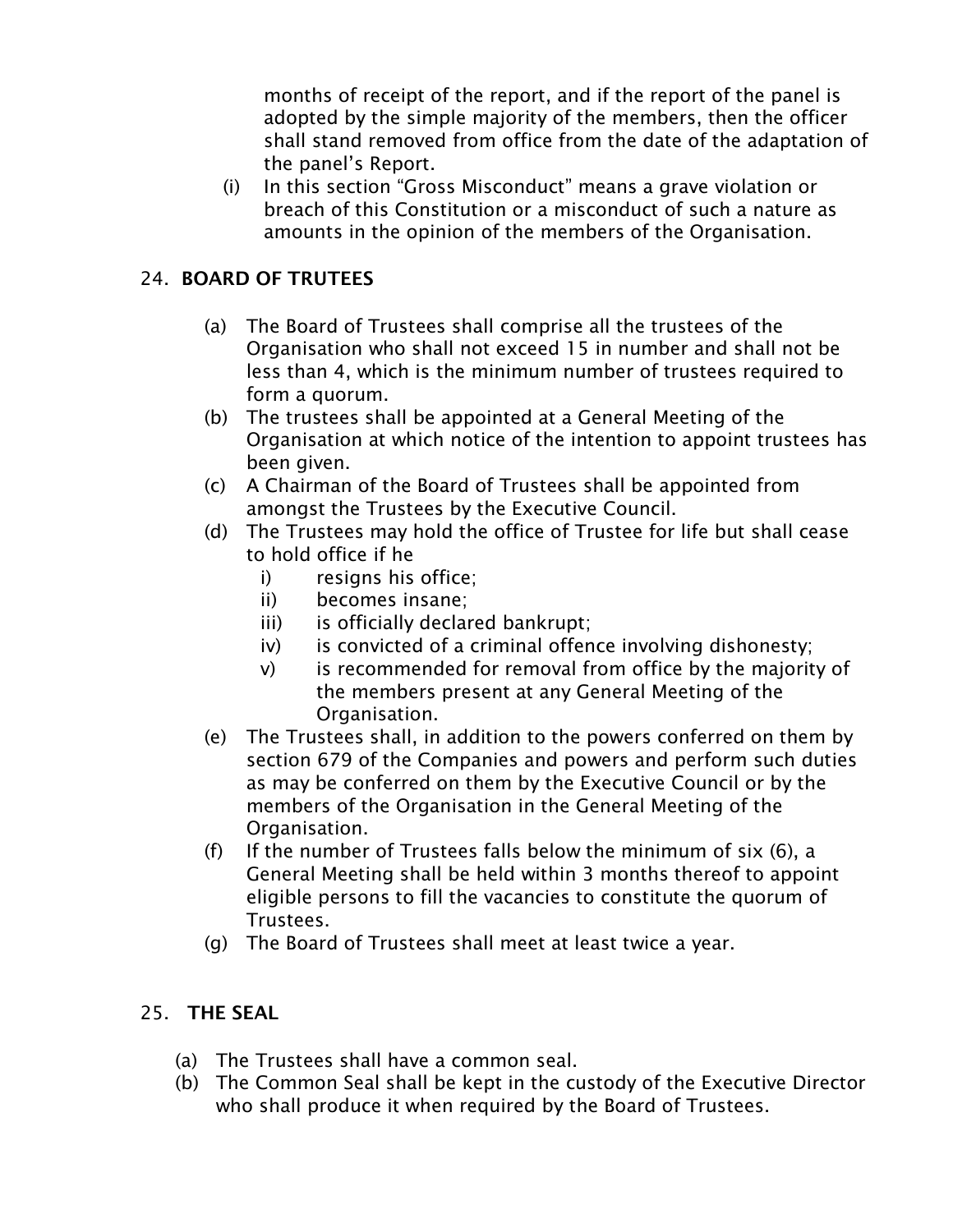(c) All documents to be executed by the Board of Trustees shall be signed by at least 4 of the Trustees and sealed with the common seal.

## 26. NOTICE

- (a) A notice may be given by the Organisation to any member either personally or by sending it by post to its registered address.
- (b) Where a notice is sent by post, service of the notice shall be deemed to have effected by properly addressing, prepaying and posting a letter containing the notice, and to have been affected at the expiration of Five (5) days after the letter containing the same is posted.

#### 27. SOURCE OF FUNDS

The Organisation will source its funds from:

i) Registration fees; ii) Special levies; iii) Voluntary contributions; iv) Donations; and v) Fund raising.

### 28. APPLICATION OF FUNDS

The income and property of the Organisation whensoever desire shall be applied solely towards the promotion of the Organisation as set forth in this constitution and no portion thereof shall paid or transferred directly or indirectly by way of dividend bonus or otherwise howsoever by way of profit to the members of the Organisation. PROVIDED THAT nothing shall prevent the payment, in good faith, or reasonable and proper remuneration to any officer or servant of the Organisation in return for any service actually rendered to the Organisation but so that no member of the Organisation shall be appointed to any salaried officer of the Organisation or any office of the Organisation paid by fees, and that no remuneration or other benefit in money shall be given by the Organisation to any member of the Organisation except repayment of out to pocket expenses or reasonable and proper rent for premises demised, or let to the Organisation PROVIDED THAT the provision last aforesaid shall not apply to any payment by any company to a member of the Organisation in which such member shall hold not more one-hundreth part of the capital, and such member shall not be bound to account for any share of profits he may receive in respect of such payment.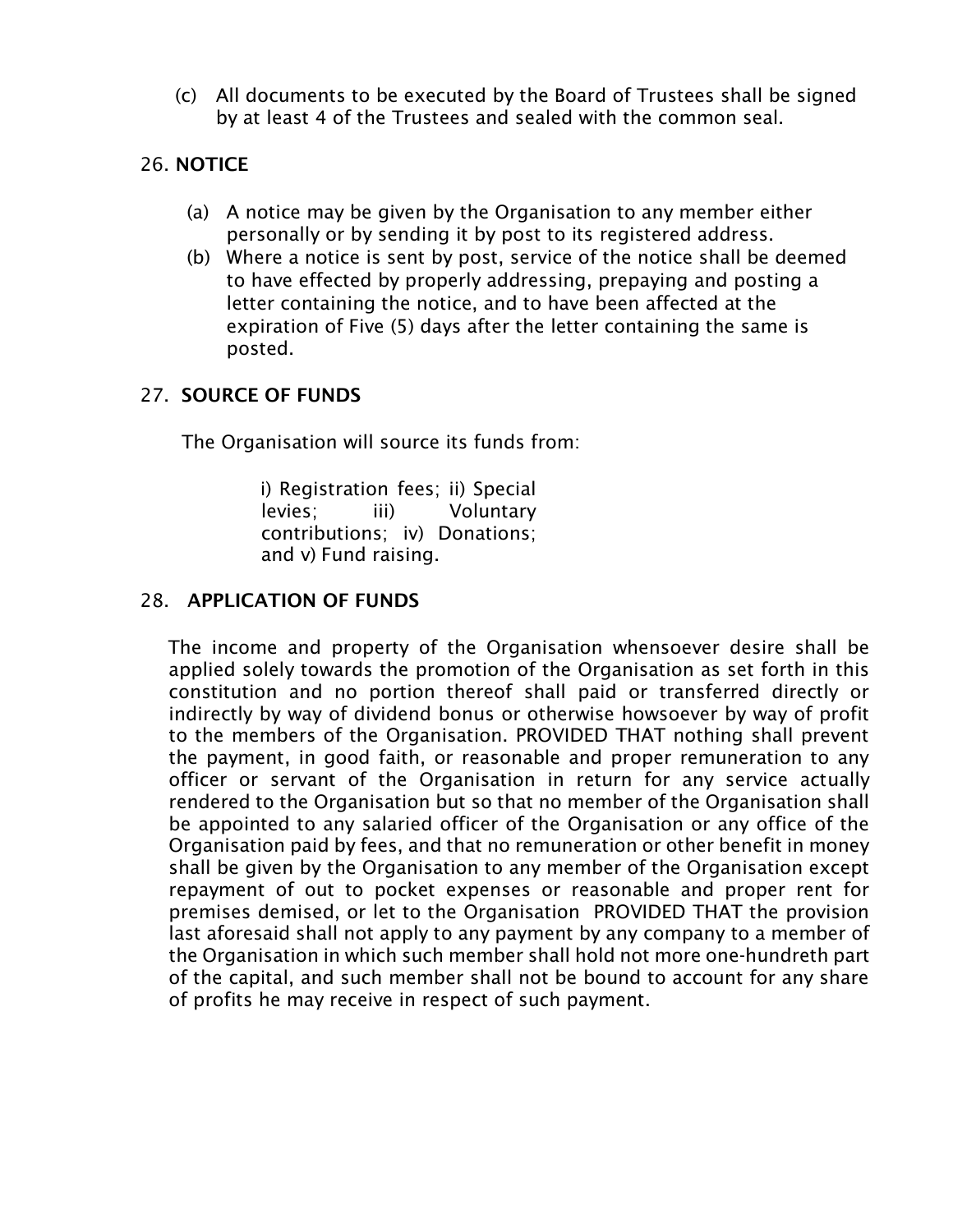#### 29 AUDITOR

- i) The Organisation shall keep proper account of every financial transaction.
- ii) The members of the Organisation shall, each year, on the recommendation of the Executive Committee appoint an Auditor to carry out an audit of the financial transactions of the Organisation for the year.
- iii) The Auditor appointed under this section shall not be a member of the Executive Committee. iv) The Auditor shall present a report of his findings at a General Meeting of the Organisation.

#### 30. AMENDMENT

i) Any proposed amendment to this Constitution shall be in writing and shall be submitted to the Executive Committee which shall make same available to the members of the Organisation at least two months before the date fixed for its consideration at the General Meeting. ii) Where the proposed amendment is support by a simple majority of the members present at the meeting the amendment shall then be submitted to the Registrar-General, Corporate Affairs Commission, Abuja for his approval and the amendment shall take effect as from the date the approval of the Registrar-General is obtained.

#### 31. WINDING UP

If in the event of a winding up or dissolution of the Organisation, there remains after the satisfaction of all its debts and liabilities, any property whatsoever, the same shall not be paid to or distributed among the members of the Organisation but shall be given or transferred to some other institution or institutions having objects similar to the objects of the Organisation and the body or the bodies are prohibited from distributing its or their income and property among its or their members to an extent at least as great as is imposed on the Organisation under or by virtue of this provision, such institutions to be determined by the members of the Organisation and if effect cannot be given to the aforesaid provision then to some charitable object.

#### 32. INDEMNITY

Every member of the Executive Committee or Board of Trustees or any person employed as an officer of the Organisation shall in the execution of his duties be indemnified out of the funds of the Organisation against any liability incurred by him in defending any